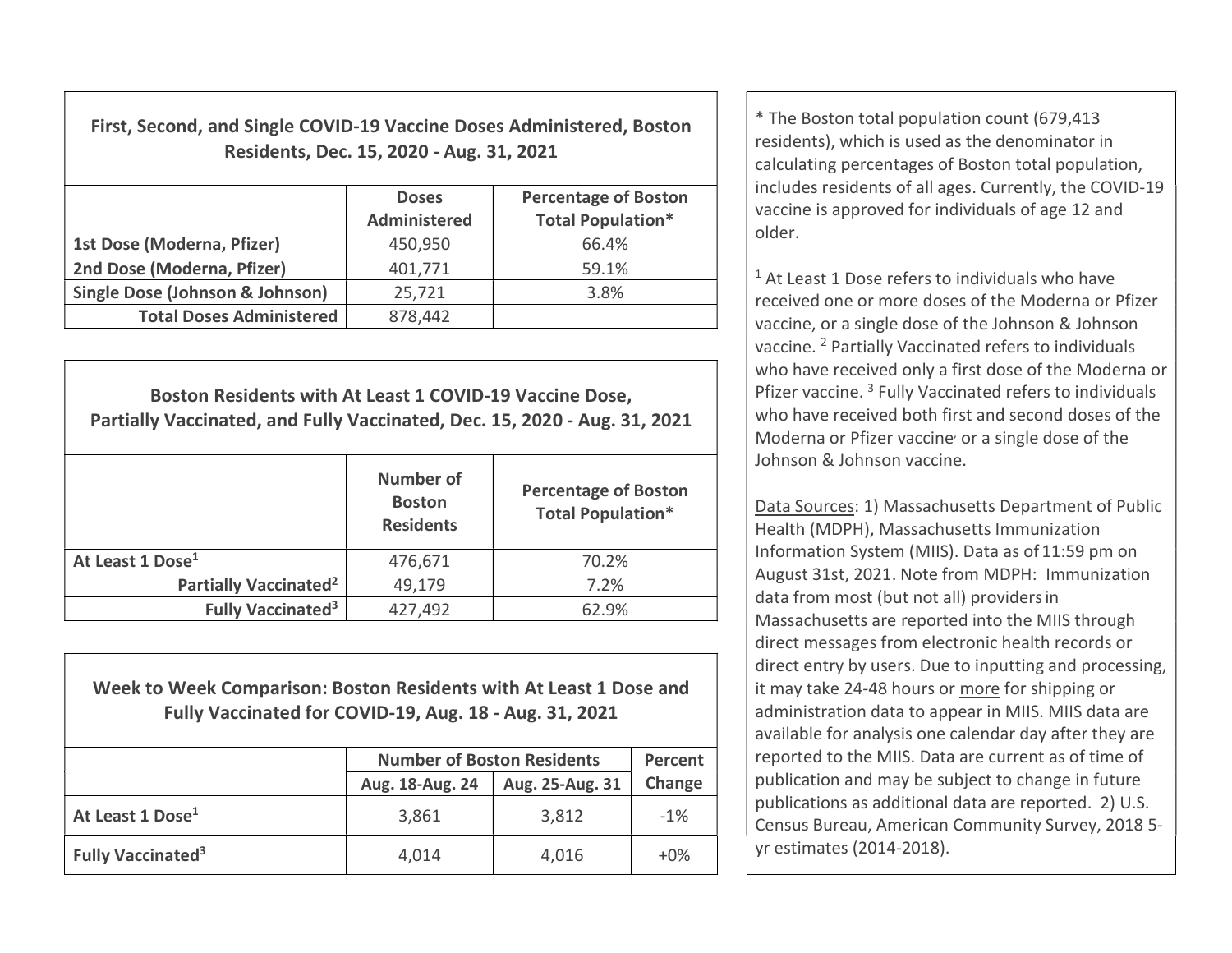

\* Total number of individuals receiving their initial dose in the 10-week period.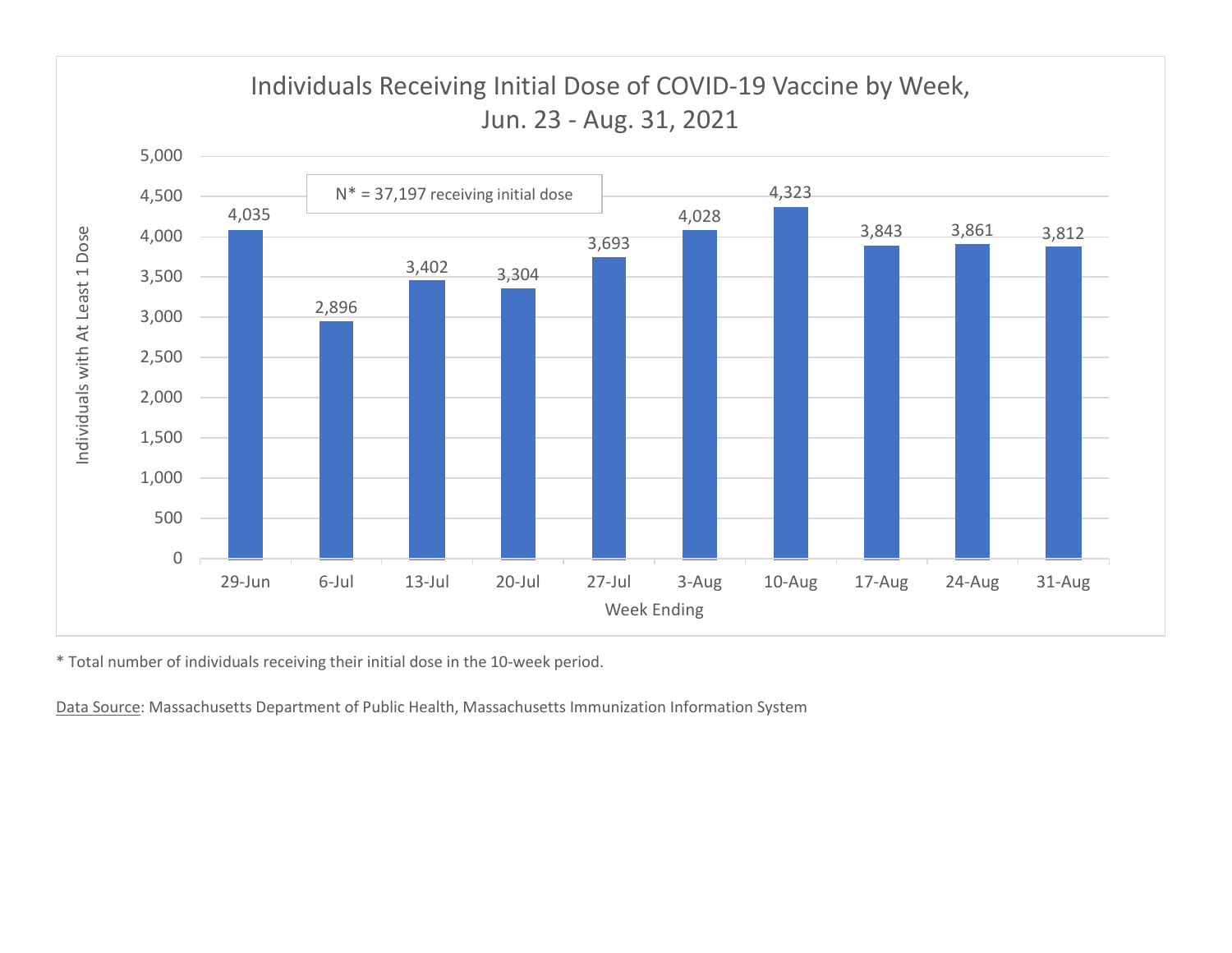

\* Total number of individuals receiving their final dose in the 10-week period.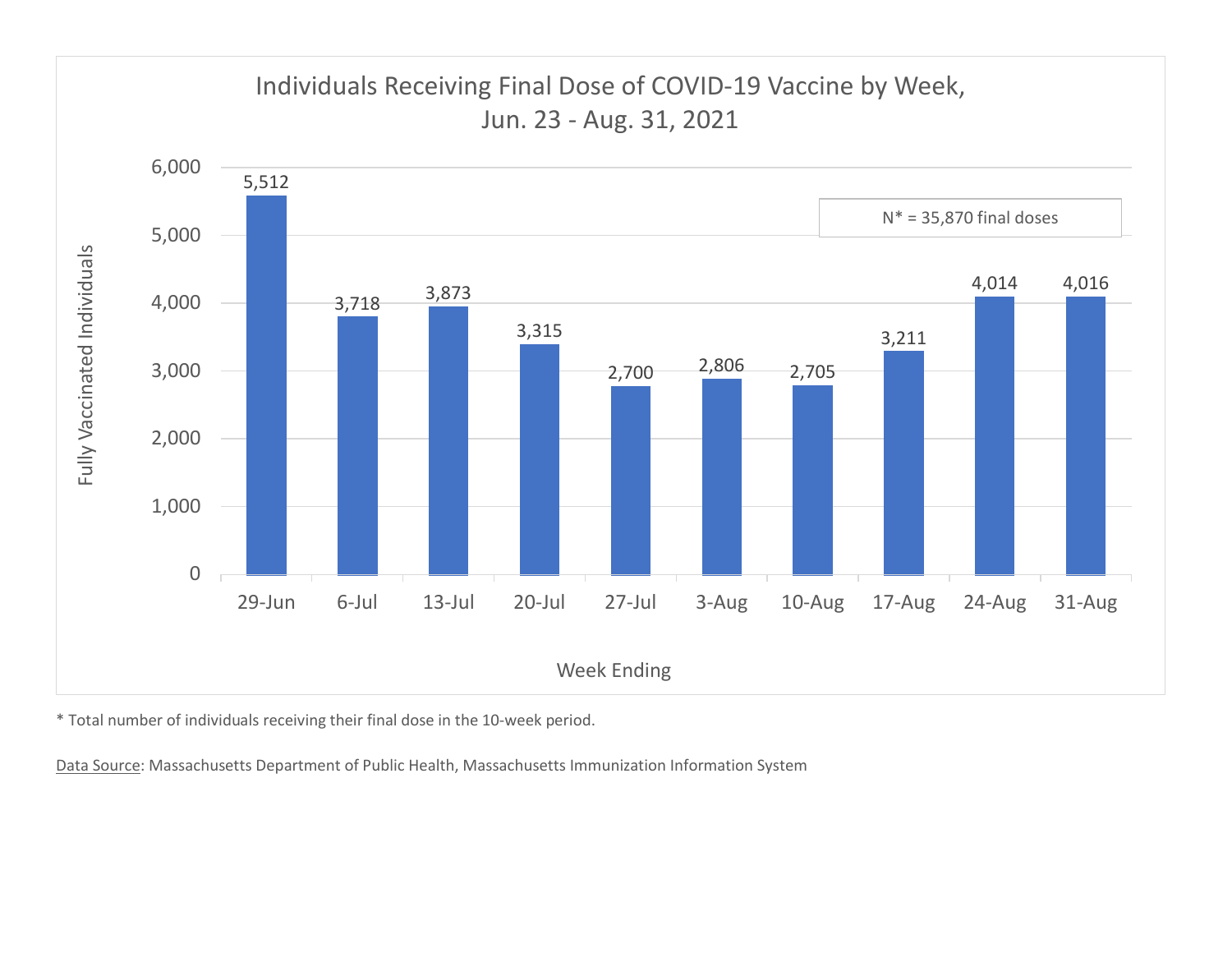

Data Source: Massachusetts Department of Public Health, Massachusetts Immunization Information System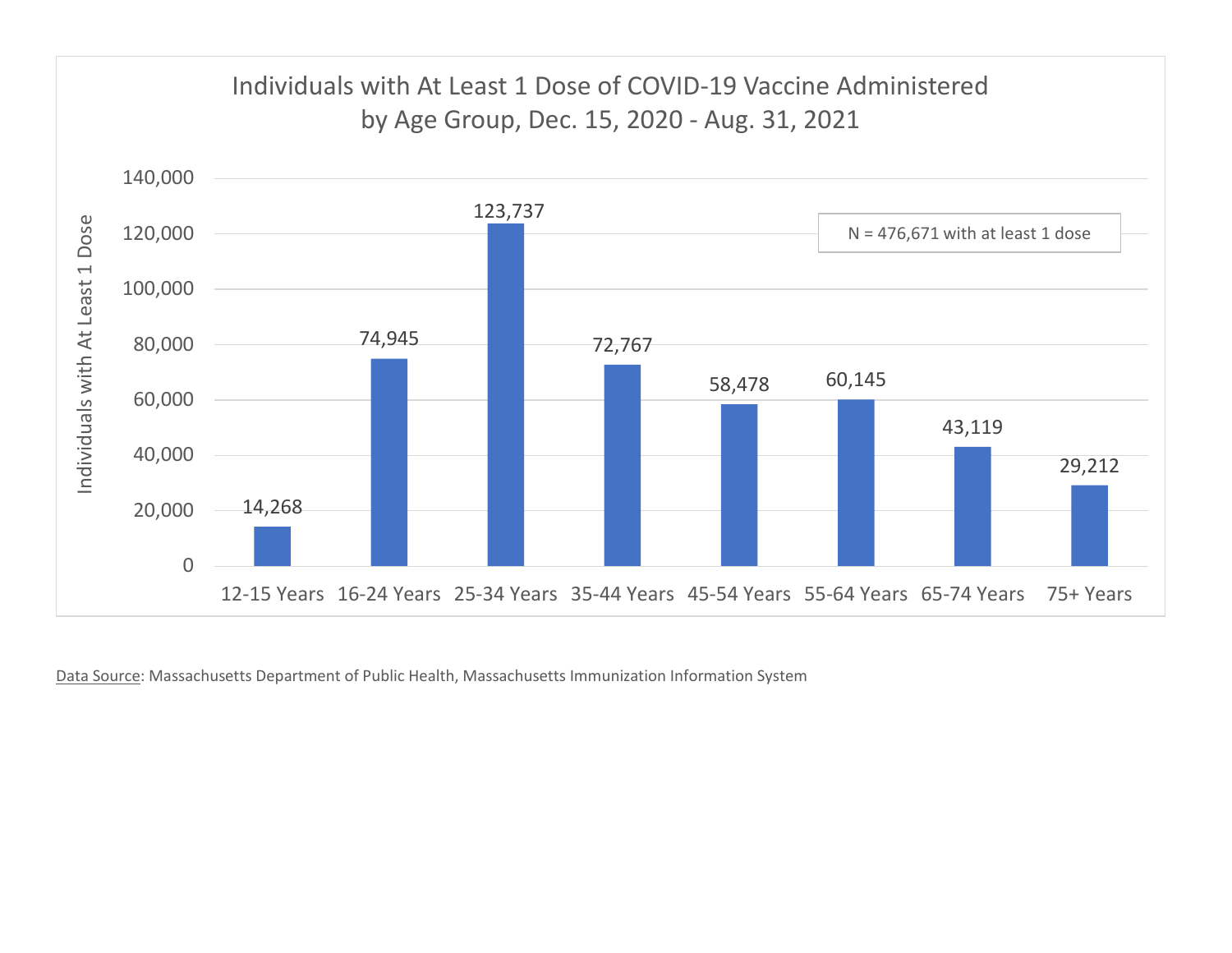

Percentage of overall Boston population with at least 1 dose = 70.2%.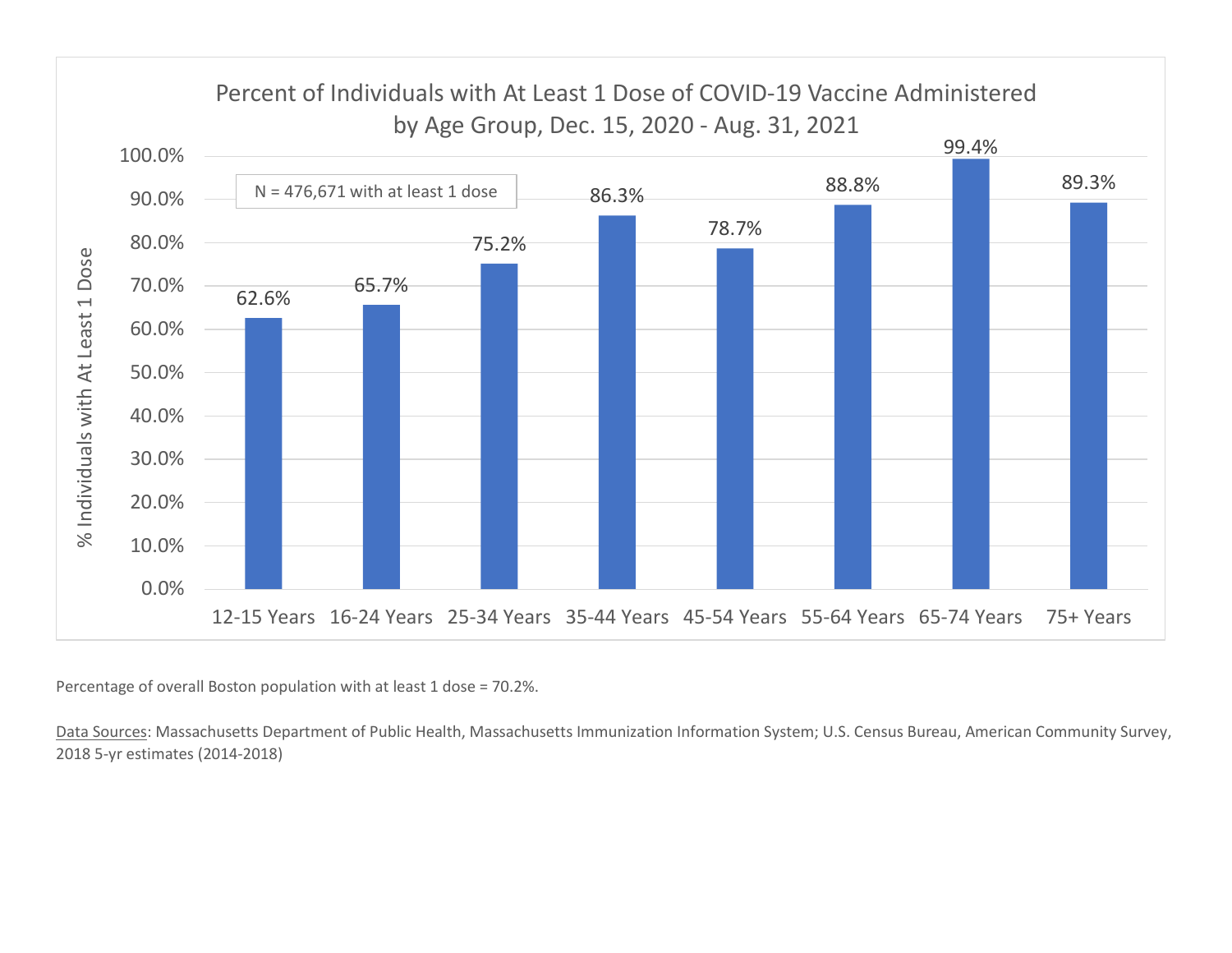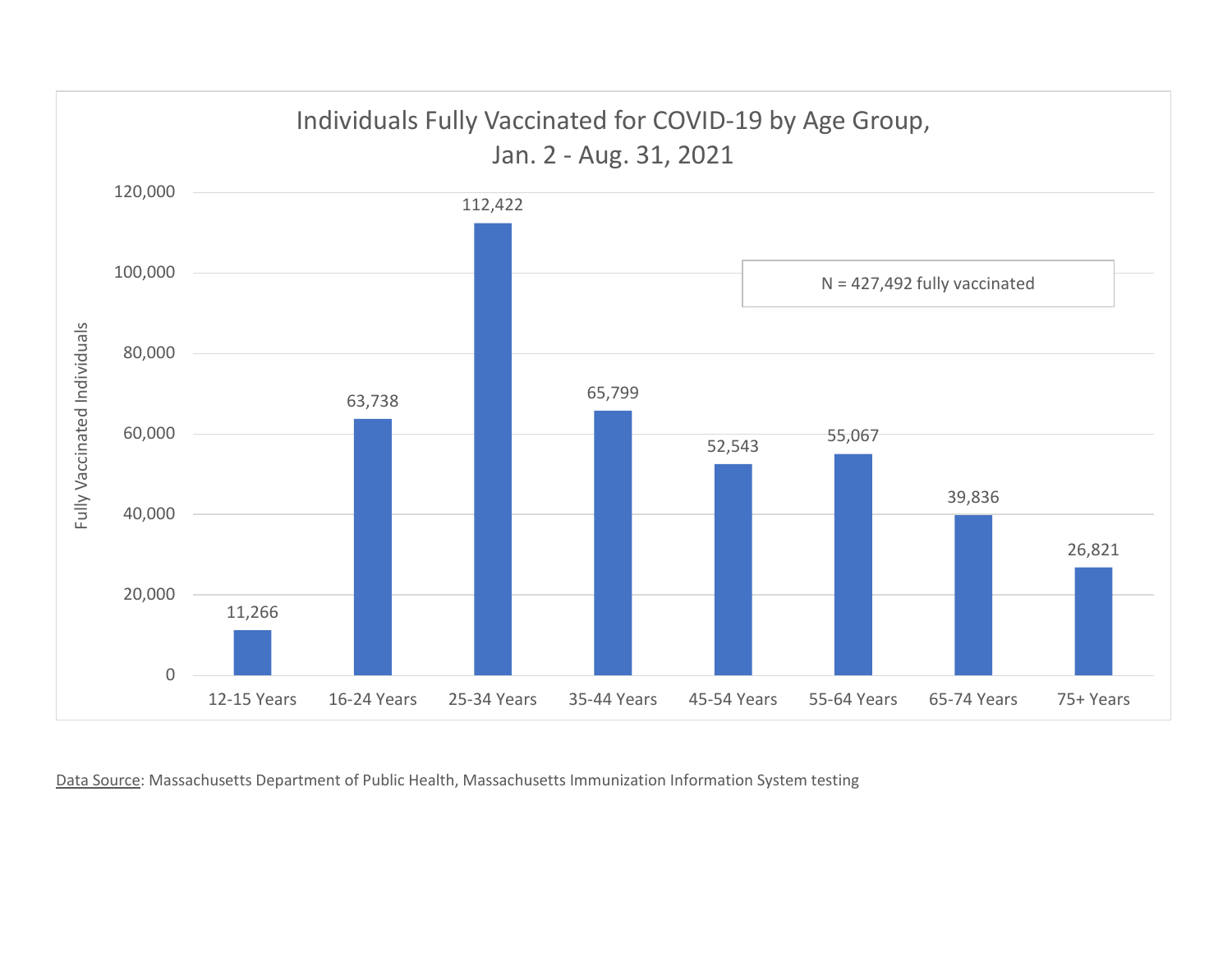

Percentage of overall Boston population fully vaccinated = 62.9%.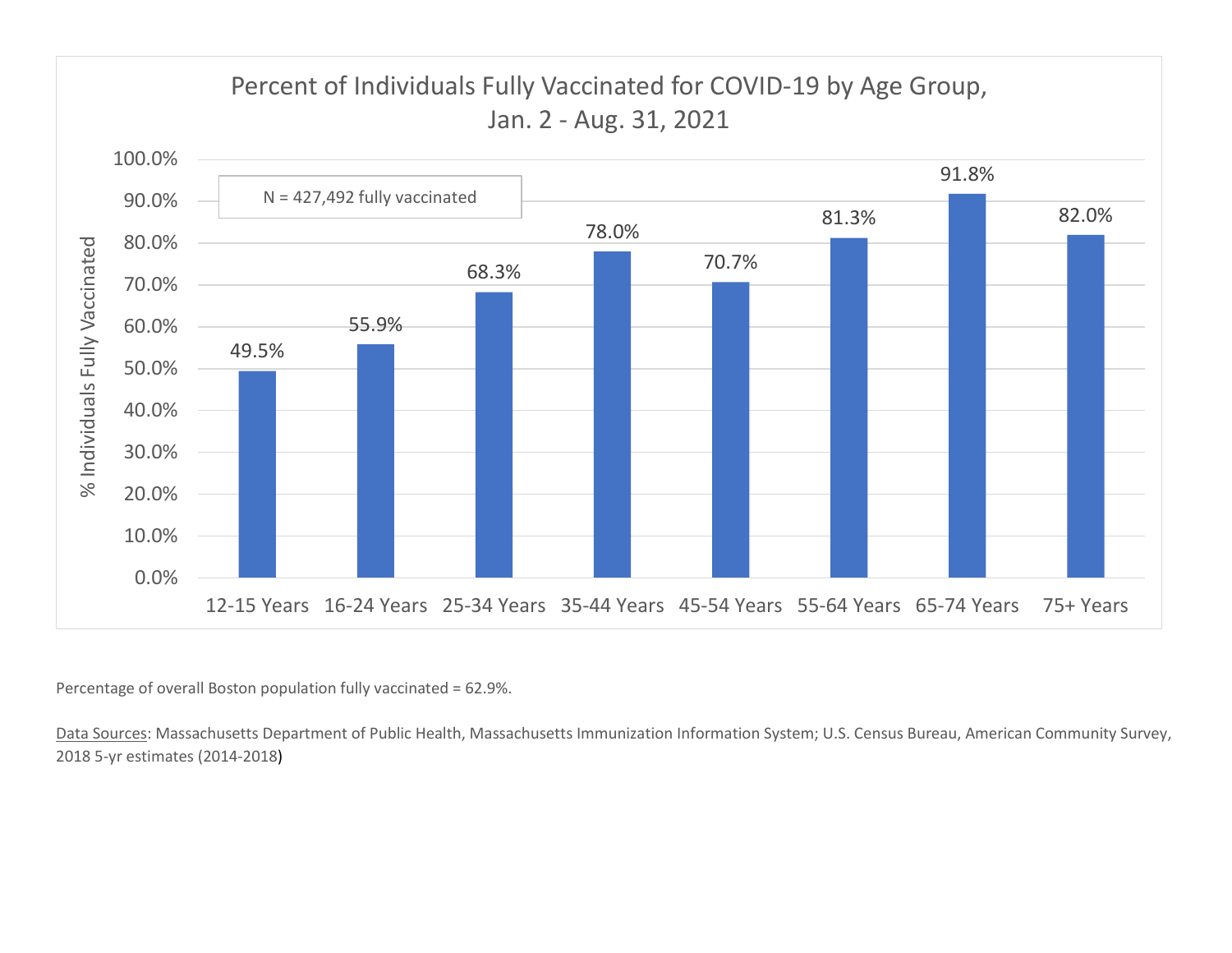

Asian/PI = Asian, Native Hawaiian, and Pacific Islander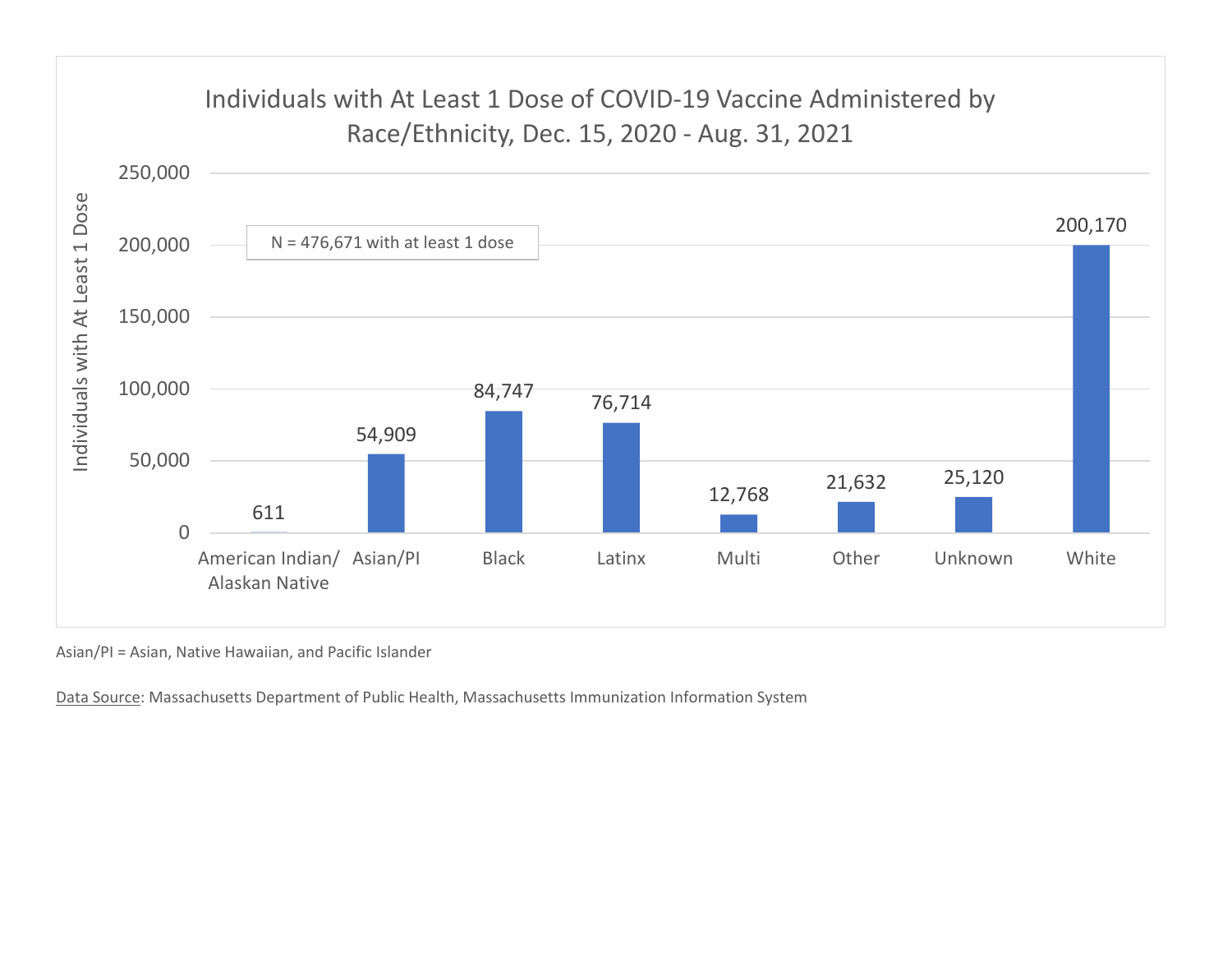

Asian/PI = Asian, Native Hawaiian, and Pacific Islander

\* Varies from Total N of Individuals with At Least 1 Dose (476,671) because data for residents who identify as Multiracial, Other, or Unknown are not included in this chart due to lack of comparable population data.

Percentage of overall Boston population with at least 1 dose = 70.2%.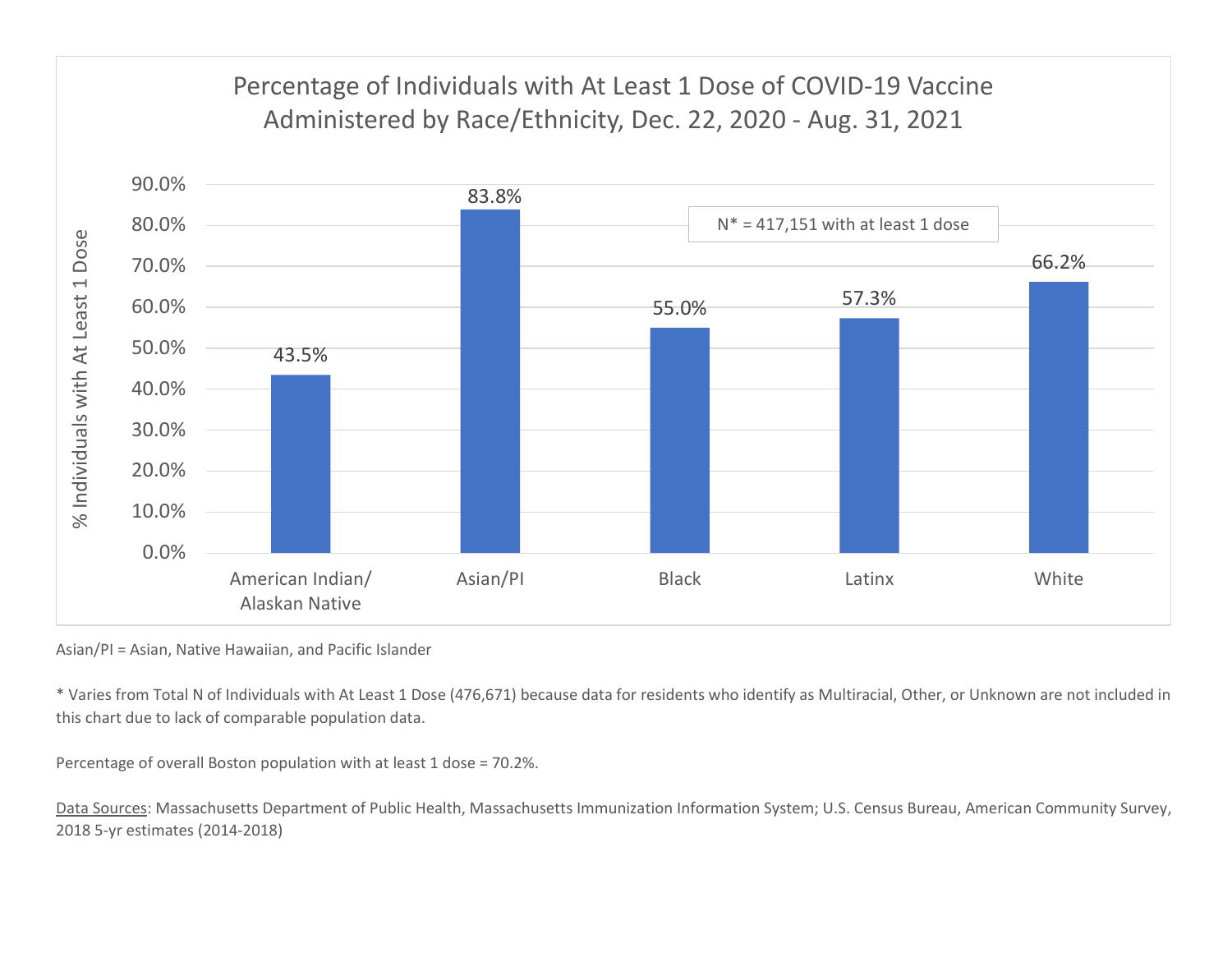

Asian/PI = Asian, Native Hawaiian, and Pacific Islander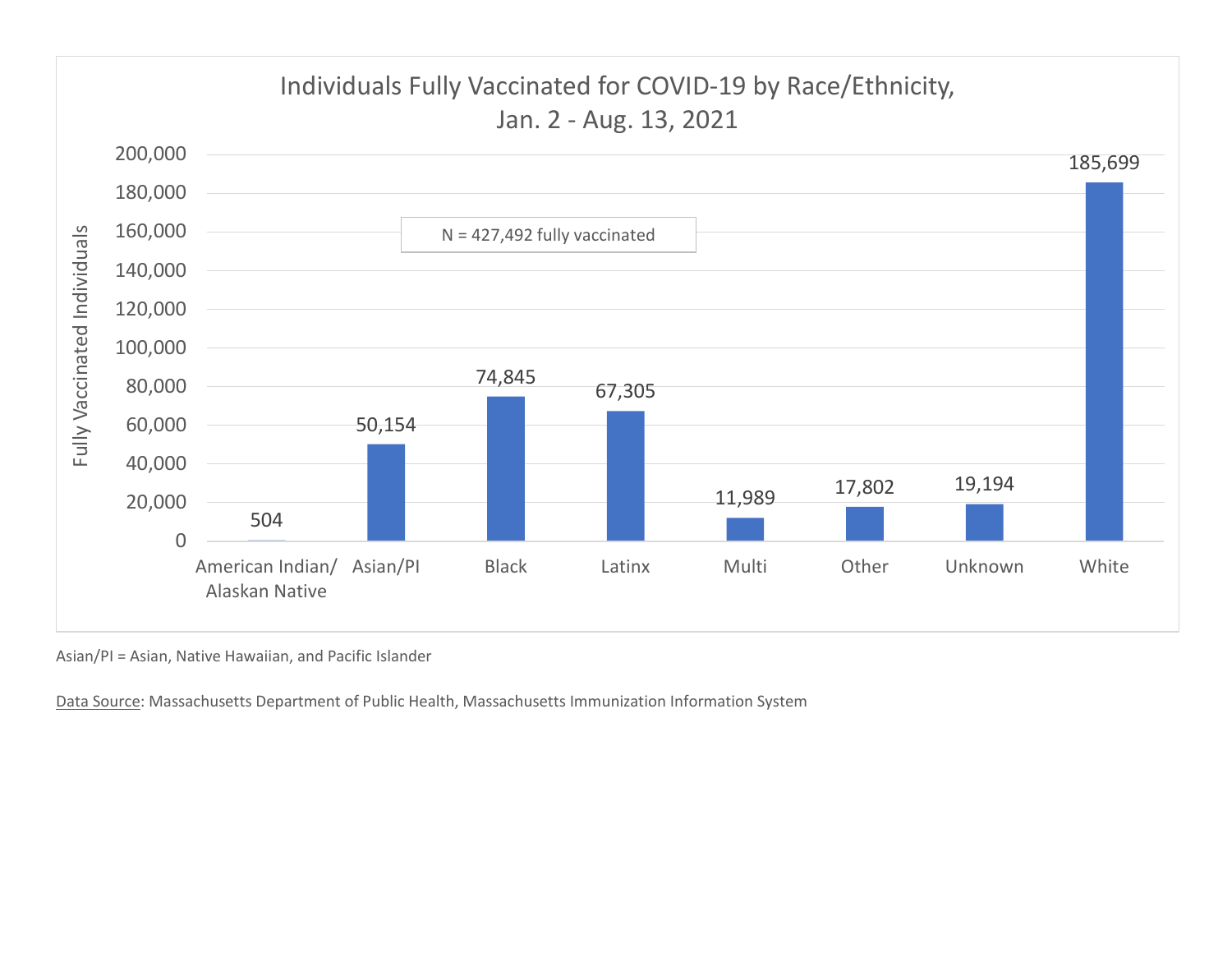

Asian/PI = Asian, Native Hawaiian, and Pacific Islander

\* Varies from Total N of Fully Vaccinated Individuals (427,492) because data for residents who identify as Multiracial, Other, or Unknown are not included in this chart due to lack of comparable population data.

Percentage of overall Boston population fully vaccinated = 62.9%.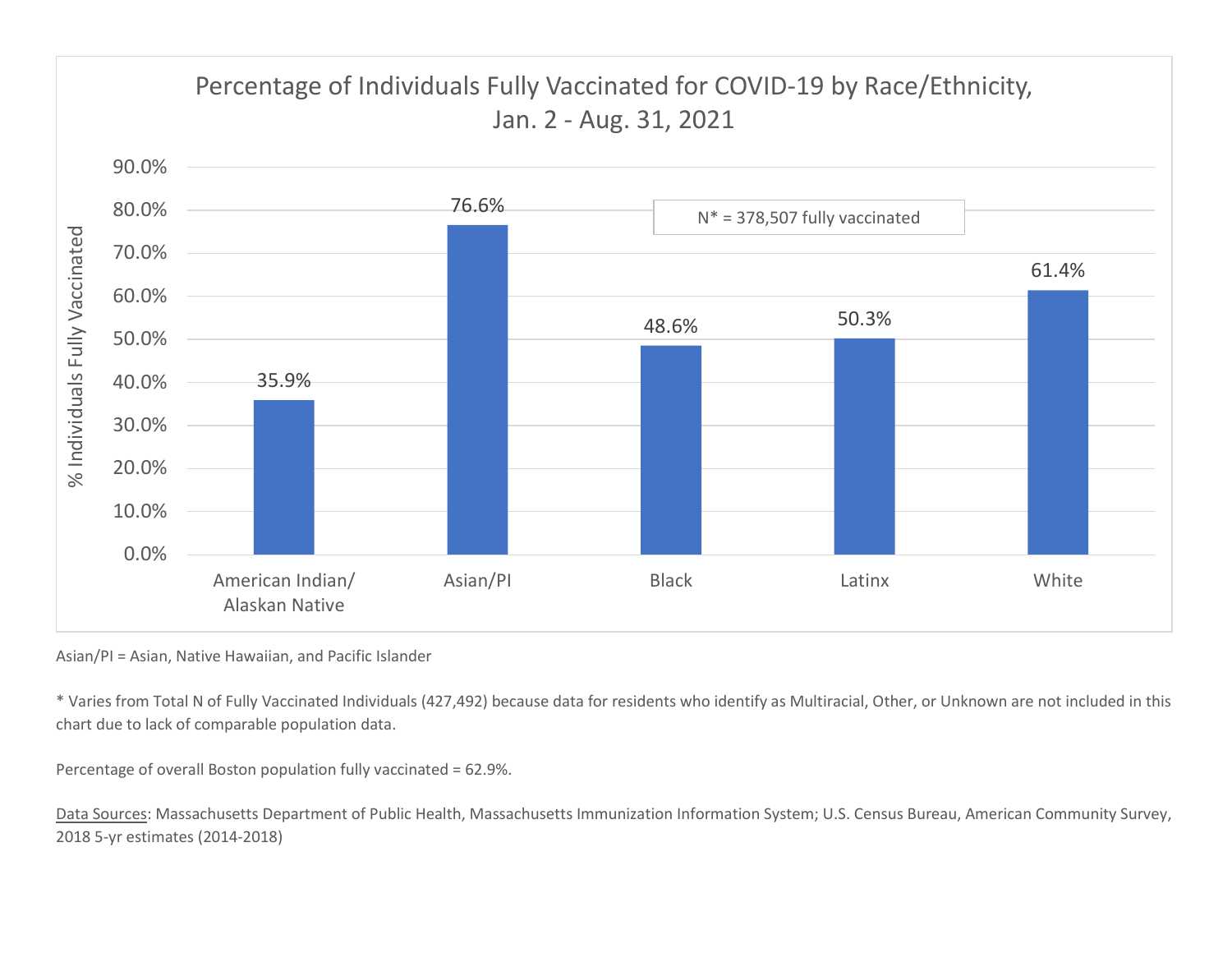

BB/BH/DT/NE/WE = Back Bay/Beacon Hill/Downtown/North End/West End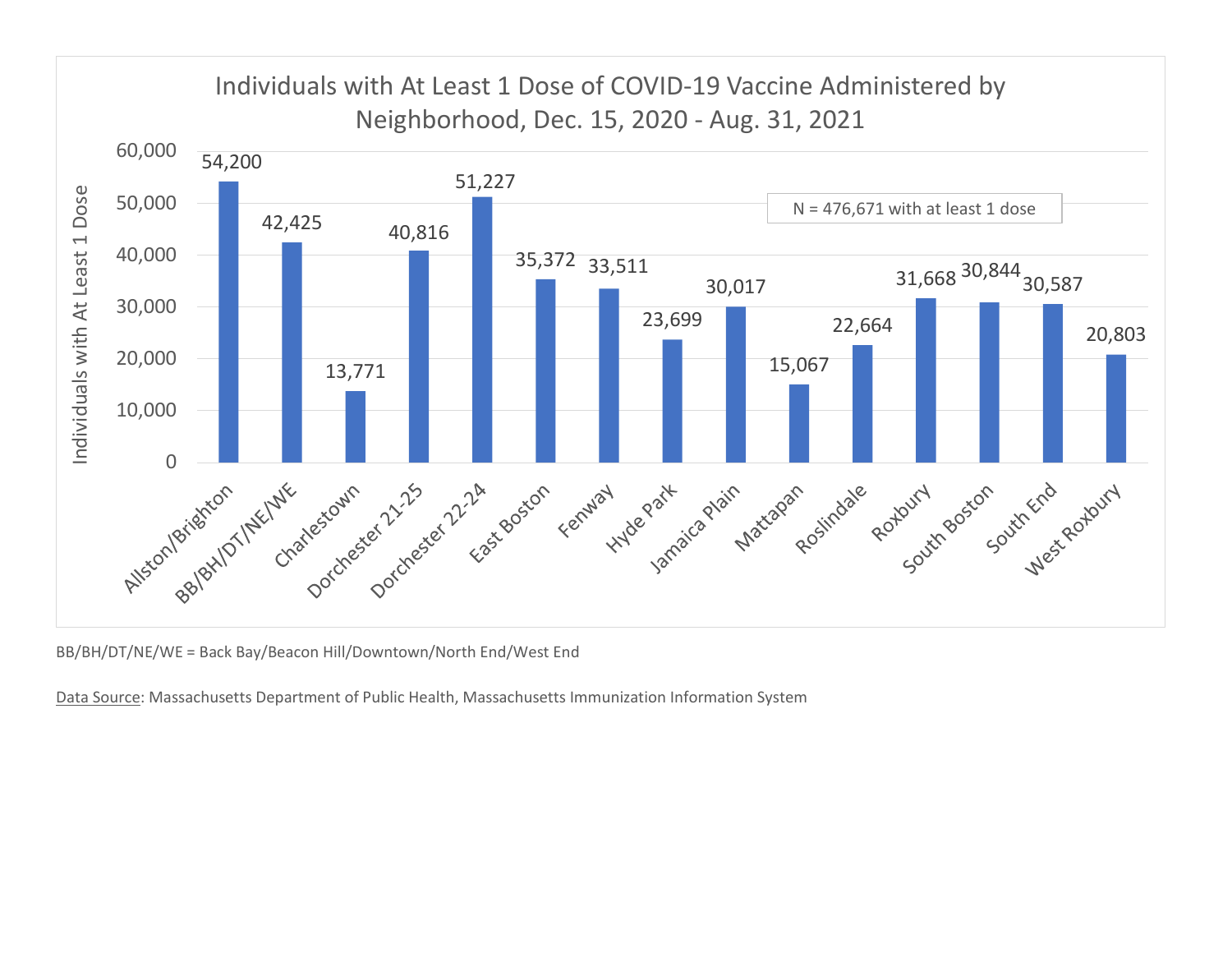

BB/BH/DT/NE/WE = Back Bay/Beacon Hill/Downtown/North End/West End

Percentage of overall Boston population with at least 1 dose = 70.2%.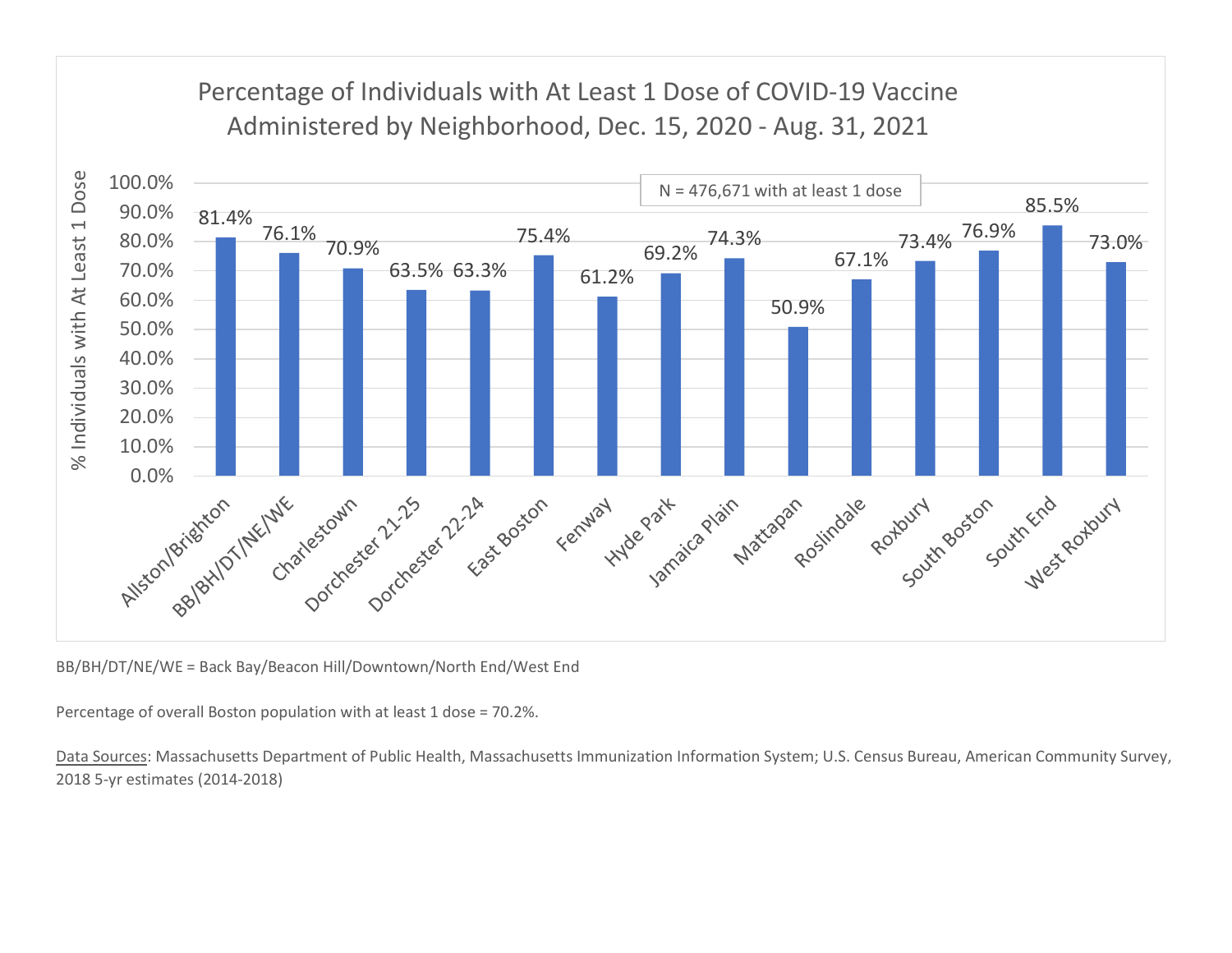

BB/BH/DT/NE/WE = Back Bay/Beacon Hill/Downtown/North End/West End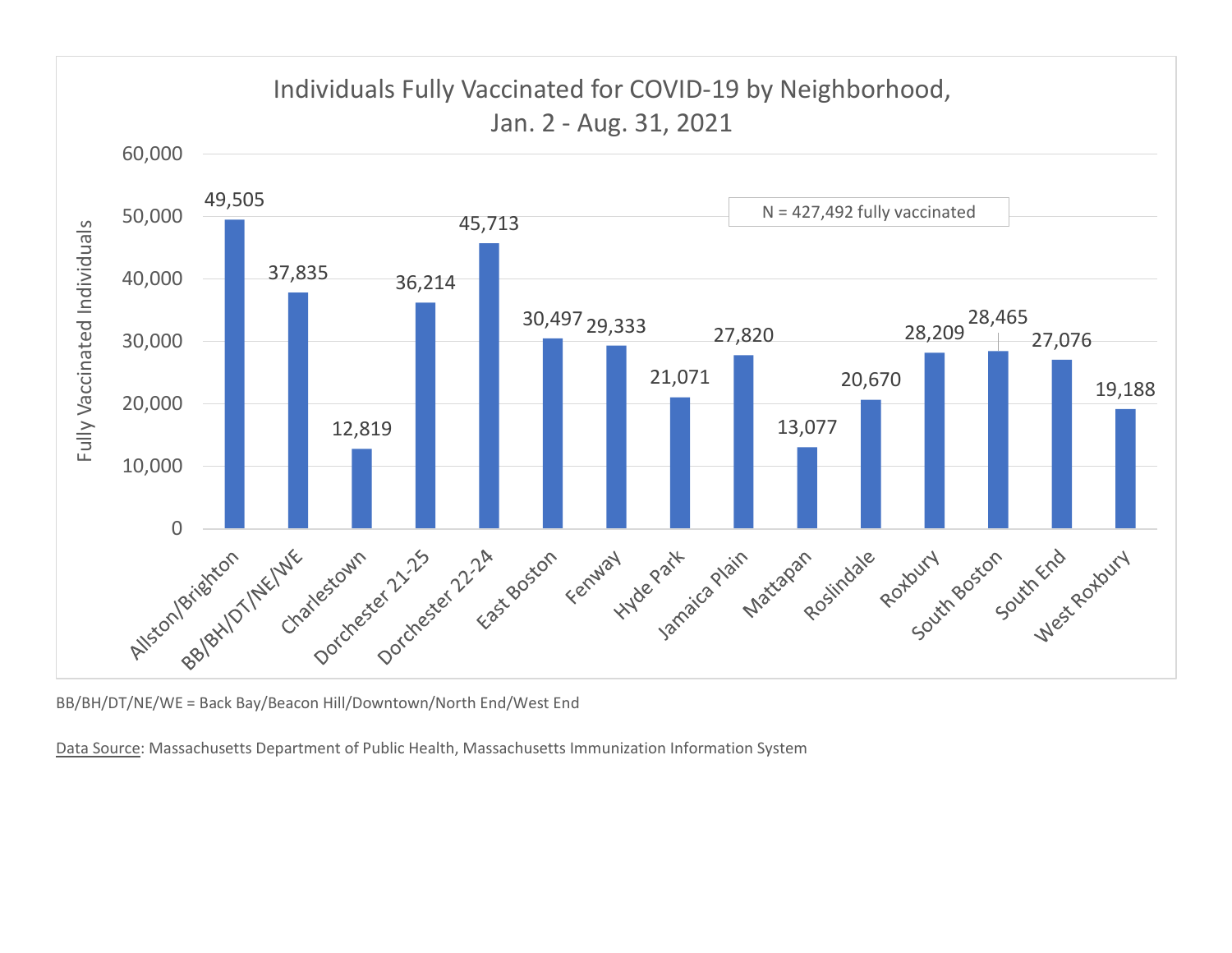

BB/BH/DT/NE/WE = Back Bay/Beacon Hill/Downtown/North End/West End

Percentage of overall Boston population fully vaccinated = 62.9%.